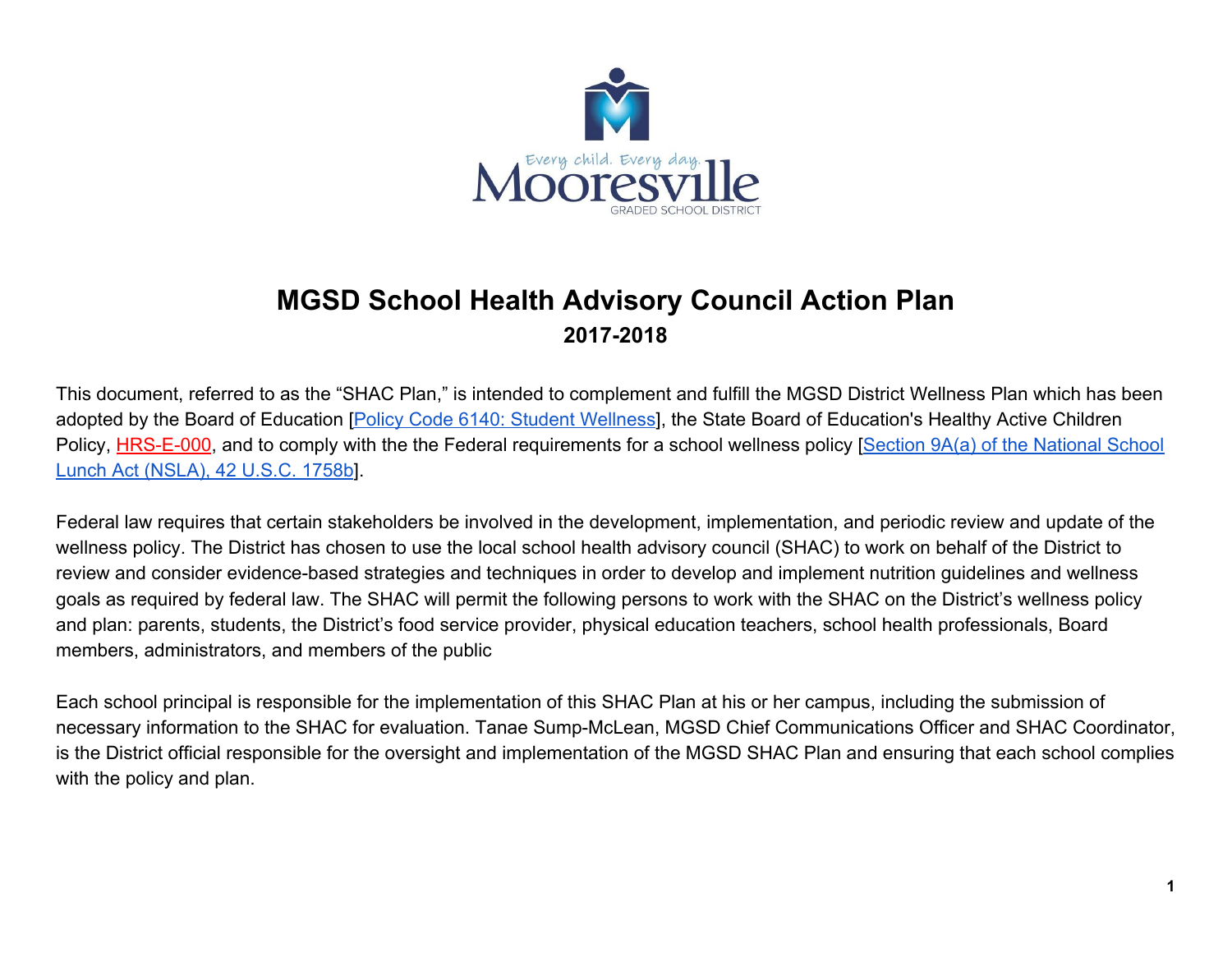

In accordance with law, the District will periodically measure and make available to the public an assessment on the implementation of the District's wellness policy and SHAC Plan, the extent to which each school is compliant with the wellness policy, and a description of the progress made in attaining the goals of the plan. Annually, the SHAC will prepare a report on the wellness policy and this plan by gathering information from each principal and appropriate District administrators. The SHAC will assess the District's and each school's progress toward meeting the goals of the policy and plan by reviewing District and school level activities and events tied to the plan and wellness program.

To comply with the legal requirement to inform and update the public about the content and implementation of the local wellness policy, the District will create a wellness page on its website to document information and activity related to the school wellness policy, including:

- A copy of the wellness policy [MGSD Policy 6140: Student Wellness];
- A copy of the SHAC Plan, with dated revisions;
- Notice of any Board revisions to Policy 6140;
- Notice of District SHAC meetings;
- The SHAC's annual report on the District's wellness policy and plan; and
- Any other relevant information.

The District will also publish the above information in appropriate District or campus publications.

For additional information or records pertaining to the MGSD Wellness Policy or SHAC Plan, please contact the MGSD Chief Communications Officer Tanae Sump-McLean at (704) 658-2543 or [tmclean@mgsd.k12.nc.us](mailto:tmclean@mgsd.k12.nc.us).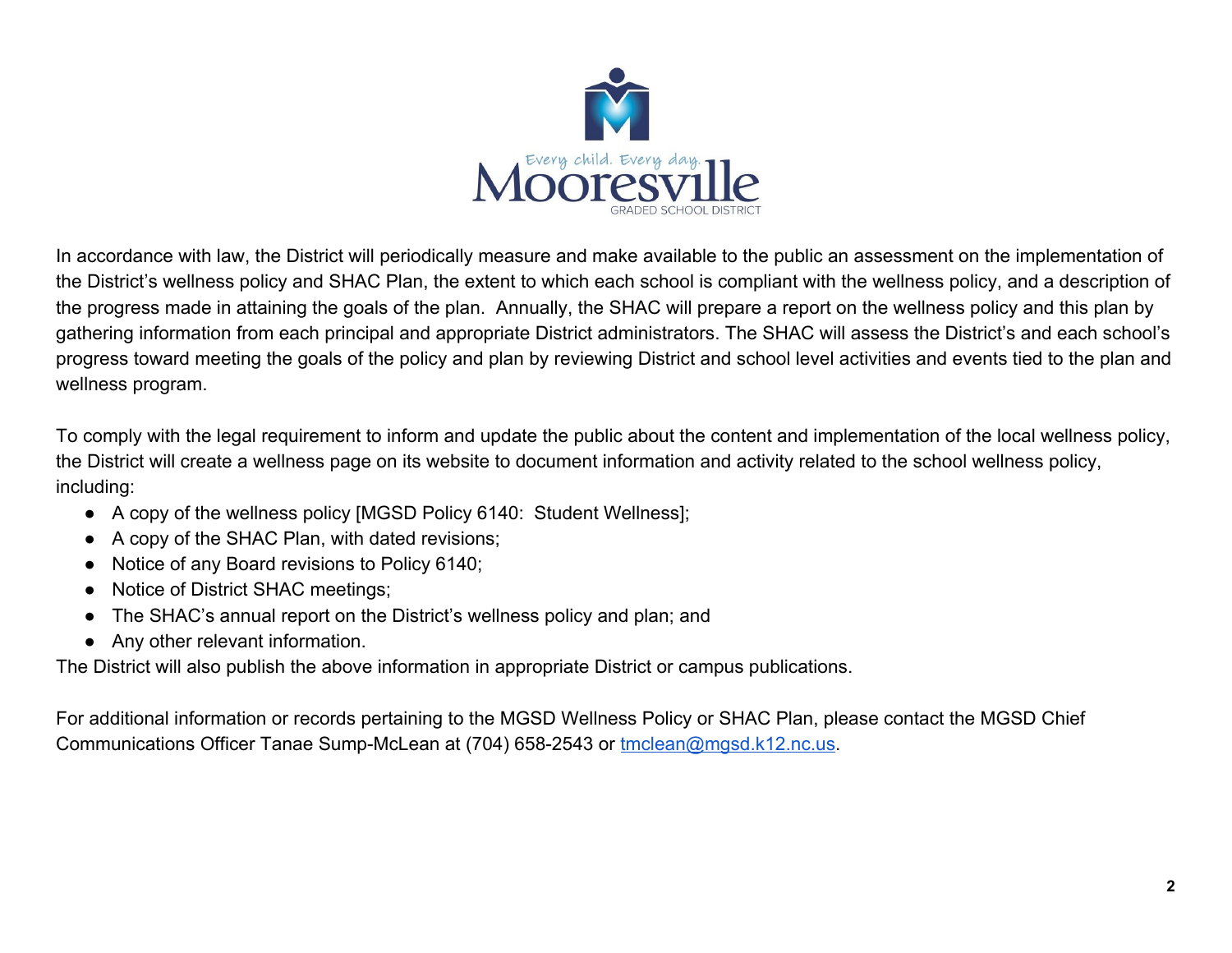

I. **Focus: Healthy Body** - A healthy body results from a coordinated effort between the community, parents, staff, and students to provide and engage in health education, physical education, a program of regular and impactful physical activity and/or fitness and adequate access to health screenings and services.

**Goal:** Students and staff will increase their participation in healthful living activities and/or education by 10%.

| <b>Steps or Strategies</b>                                                                                                         | Who is<br>Responsible?                 | Resources Needed | By When?         | Evaluation?                                                           |
|------------------------------------------------------------------------------------------------------------------------------------|----------------------------------------|------------------|------------------|-----------------------------------------------------------------------|
| Develop a survey to identify the baseline<br>levels of physical activity and/or<br>participation in health education<br>offerings. | Designing: Tanae<br>McLean / SHAC      | Laptop / Time    | January 15, 2018 | Survey<br><b>Completed</b>                                            |
| Administer healthy living survey to<br>students and staff.                                                                         | <b>Building level</b><br>administrator | Laptop / Time    | January 31, 2018 | <b>Completed Survey</b><br><b>Completed</b>                           |
| Analyze survey data and identify<br>potential healthy living program/speaker<br>resources for staff and students                   | <b>SHAC</b>                            | Time / Budget    | May 31, 2018     | Survey analysis and 2018<br>- 2019 Plan for Service<br>and Activities |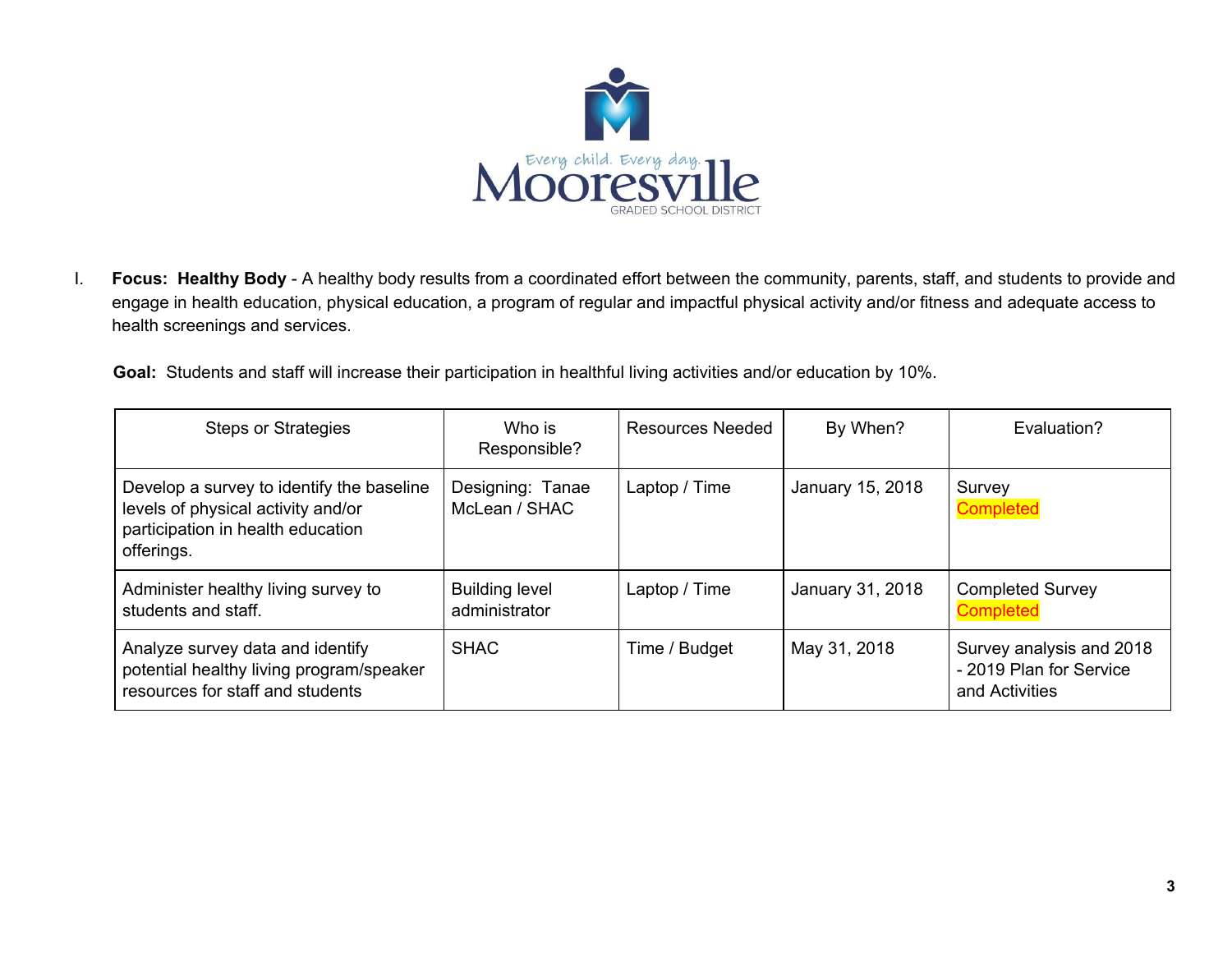

II. **Focus: Healthy Mind** - A healthy mind results from a coordinated effort between the community, parents, staff, and students to provide age appropriate emotional and behavioral education; as well as, provide counseling, psychological services, and social services as a system of support.

**Goal:** Students and staff will report a 10% decrease in anxiety, emotional distress, bullying, and behavioral difficulties.

| <b>Steps or Strategies</b>                                                                       | Who is Responsible?                               | <b>Resources Needed</b>                                  | By When          | Evaluation                                               |
|--------------------------------------------------------------------------------------------------|---------------------------------------------------|----------------------------------------------------------|------------------|----------------------------------------------------------|
| Develop a survey to identify<br>baseline levels of anxiety,<br>emotional distress, and bullying. | Designing: Tanae<br>McLean / SHAC                 | Laptop / Time                                            | January 15, 2018 | Survey<br><b>Completed</b>                               |
| Administer survey to students<br>and staff.                                                      | <b>Building level</b><br>administrator            | Laptop / Time                                            | January 31, 2018 | <b>Completed Survey</b><br><b>Completed</b>              |
| Compile behavioral data for<br>each school.                                                      | <b>Building Level</b><br>Administrator / District | Educator's<br>Handbook /<br>Discipline Reports /<br>Time | June 15, 2018    | Data pulled and compiled<br><b>Completed and Ongoing</b> |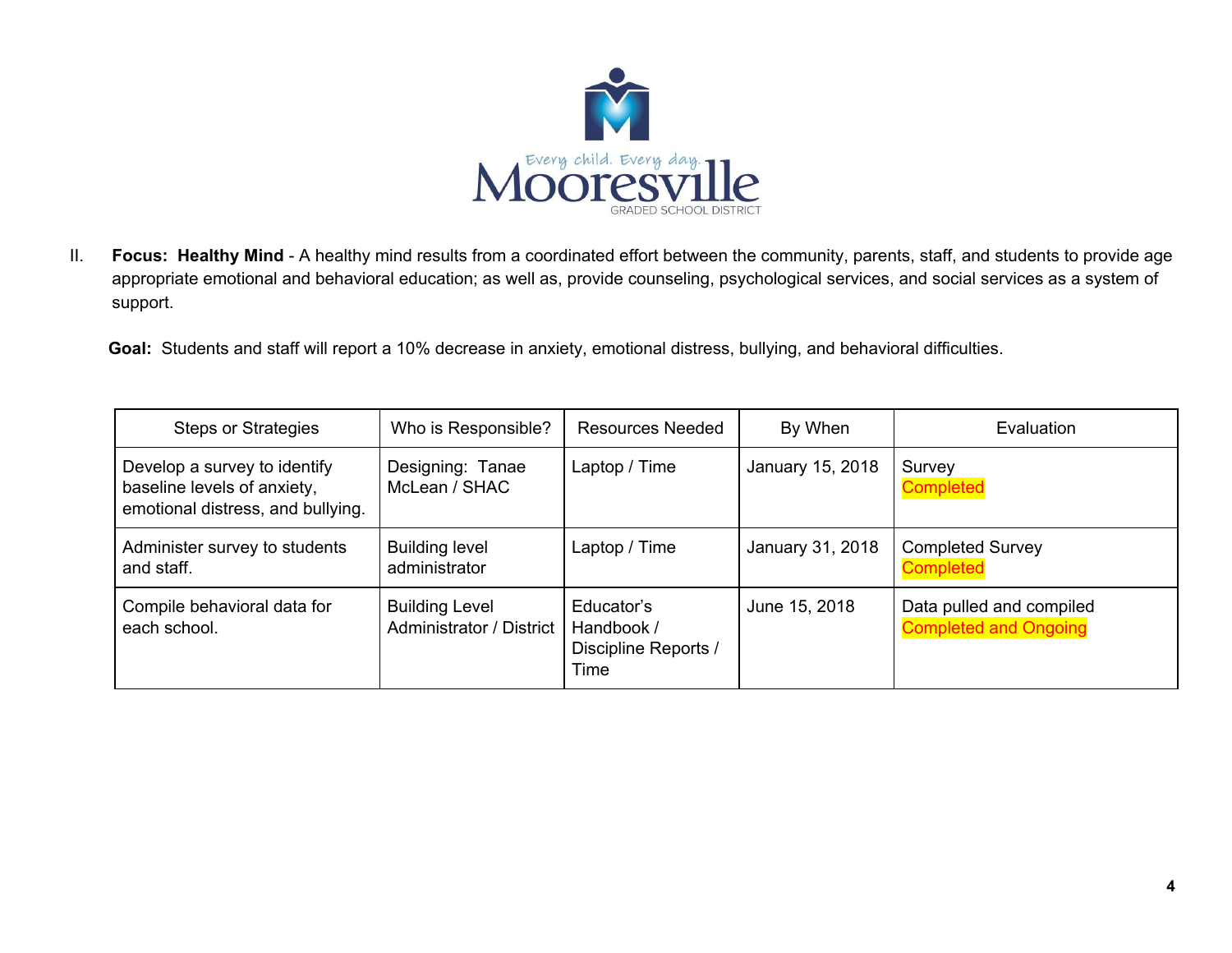

III. **Focus: Healthy Habits** - Making healthy choices a lifelong habit leads to a higher quality of life. Healthy habits that should be developed and promoted include, but are not limited to, following safety guidelines and procedures, eating nutritious meals, and restraining from the use/abuse of drugs, alcohol, and tobacco.

**Goal:** Students and staff will have access to health information to assist them in making healthier choices. There will be a 10% increase in student and staff awareness of healthier choices that are made available to them.

| <b>Steps or Strategies</b>                                                                   | Who is Responsible?                   | <b>Resources Needed</b>                                                                                                                                                                                                        | By When                                                                                                             | Evaluation                                                                                                                                                                                                                                                                                                                                          |
|----------------------------------------------------------------------------------------------|---------------------------------------|--------------------------------------------------------------------------------------------------------------------------------------------------------------------------------------------------------------------------------|---------------------------------------------------------------------------------------------------------------------|-----------------------------------------------------------------------------------------------------------------------------------------------------------------------------------------------------------------------------------------------------------------------------------------------------------------------------------------------------|
| Continue to improve quality and<br>nutrient density of school meals<br>(breakfast and lunch) | <b>School Nutrition</b><br>Department | Use of Culinary Institute<br>Recipes and Training<br>materials                                                                                                                                                                 | Ongoing                                                                                                             | Review and compare Nutrient<br>Analysis for menus for the last<br>three years and subsequent<br>years. Comparison will be<br>done annually every<br>December. Completed                                                                                                                                                                             |
| <b>Provide Nutrition Education</b><br>Information to students, teachers,<br>and parents      | <b>School Nutrition</b><br>Department | Nutrislice App -<br>1.<br>Promote and Make<br>students, teachers<br>and parents aware<br>Facebook - Provide<br>$2_{-}$<br>information on<br>nutrition quarterly<br>My Plate Signs -<br>3.<br>Displayed at all<br>serving Lines | 1. Ongoing<br>throughout<br>the year<br>2. Ongoing<br>throughout<br>the year<br>3. By the first<br>day of<br>school | 1. Send out a survey asking<br>if they are aware of the<br>Nutrislice app at the end<br>of the school year Will be<br>sending this out in<br><b>February</b><br>Documentation of<br>$2_{-}$<br>Nutrition related posts at<br>the end of the school year<br><b>Completed and Ongoing</b><br>8/28/17 - all serving lines<br>3.<br>have My Plate Signs |